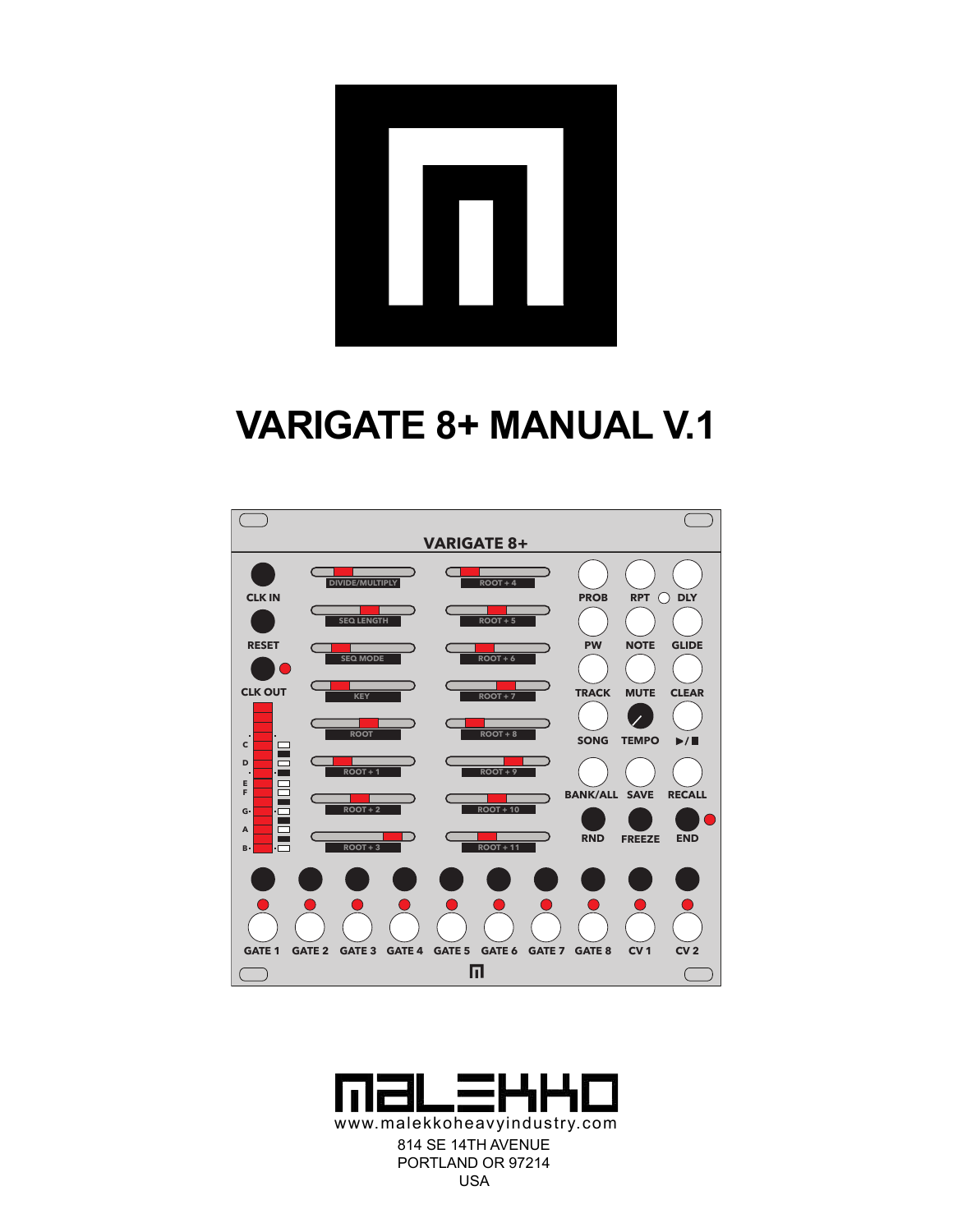

# **TABLE OF CONTENTS**

| <b>SPECIFICATIONS</b>                                    |           |
|----------------------------------------------------------|-----------|
| <b>INSTALLATION</b>                                      | 2         |
| <b>DESCRIPTION</b>                                       | 3         |
| <b>OVERVIEW</b>                                          | $4 - 5$   |
| <b>CREATING YOUR FIRST GATE SEQUENCES</b>                | 6         |
| <b>QUANTIZED CV OUTPUTS, THE NOTE FUNCTION AND GLIDE</b> |           |
| SAVING AND RECALLING PRESETS AND HOW TO USE BANKS        | 8         |
| <b>SONG MODE</b>                                         | 9         |
| <b>TRACK MODE</b>                                        | 10        |
| QUANITIZED CV OUTPUTS, KEY AND SCALE                     | 11        |
| <b>RANDOMIZING</b>                                       | 12        |
| <b>ADVANCED FEATURES</b>                                 | $13 - 15$ |
| <b>WARRANTY</b>                                          | 16        |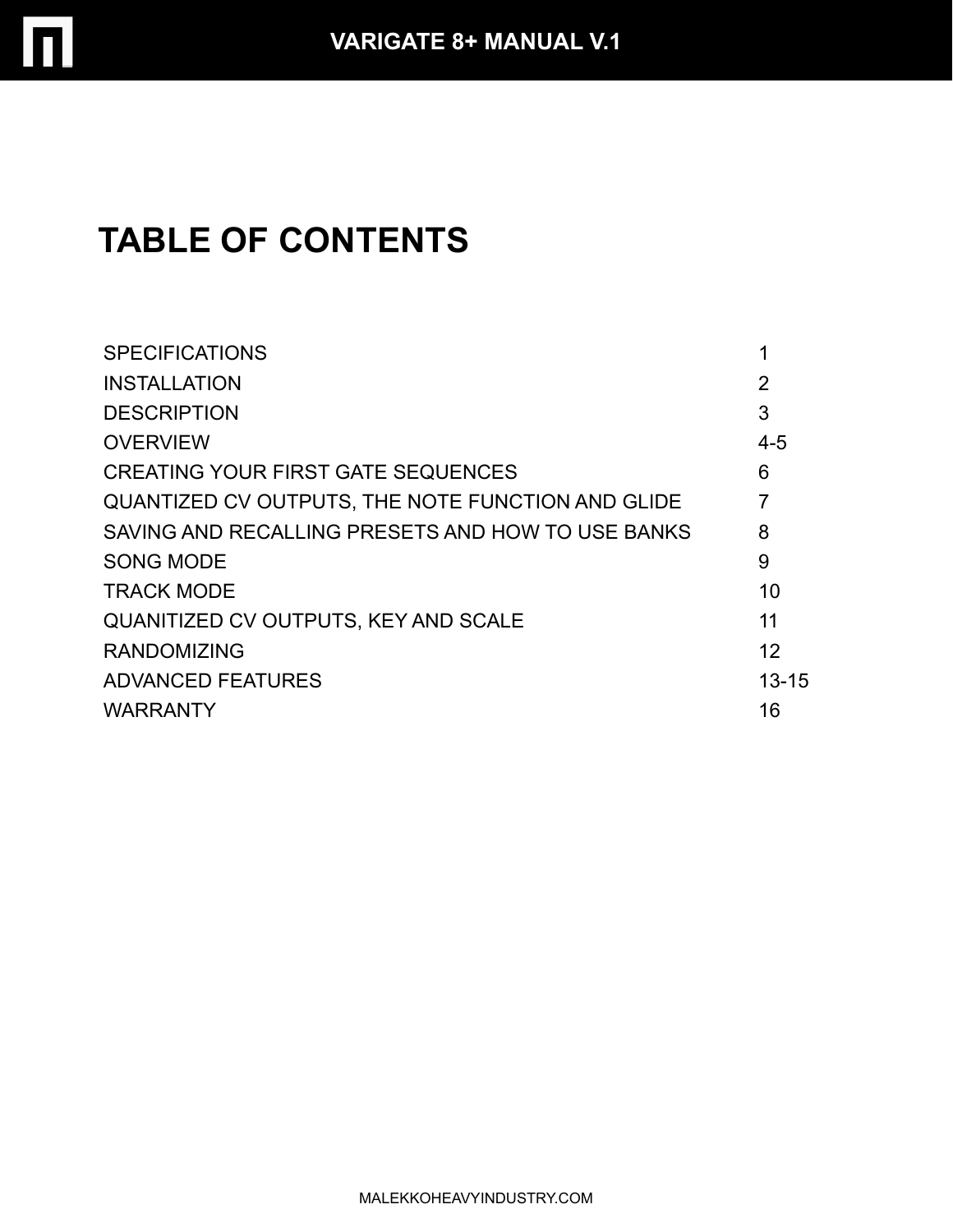

# **SPECIFICATIONS**

FORMAT: EURORACK

DIMENSIONS: 26HP, 26mm deep

INTERNAL AND EXTERNAL SIGNALS (3.5mm jacks): 0-5V Logic I/O

MAX CURRENT: +12V: 180mA -12V: 39mA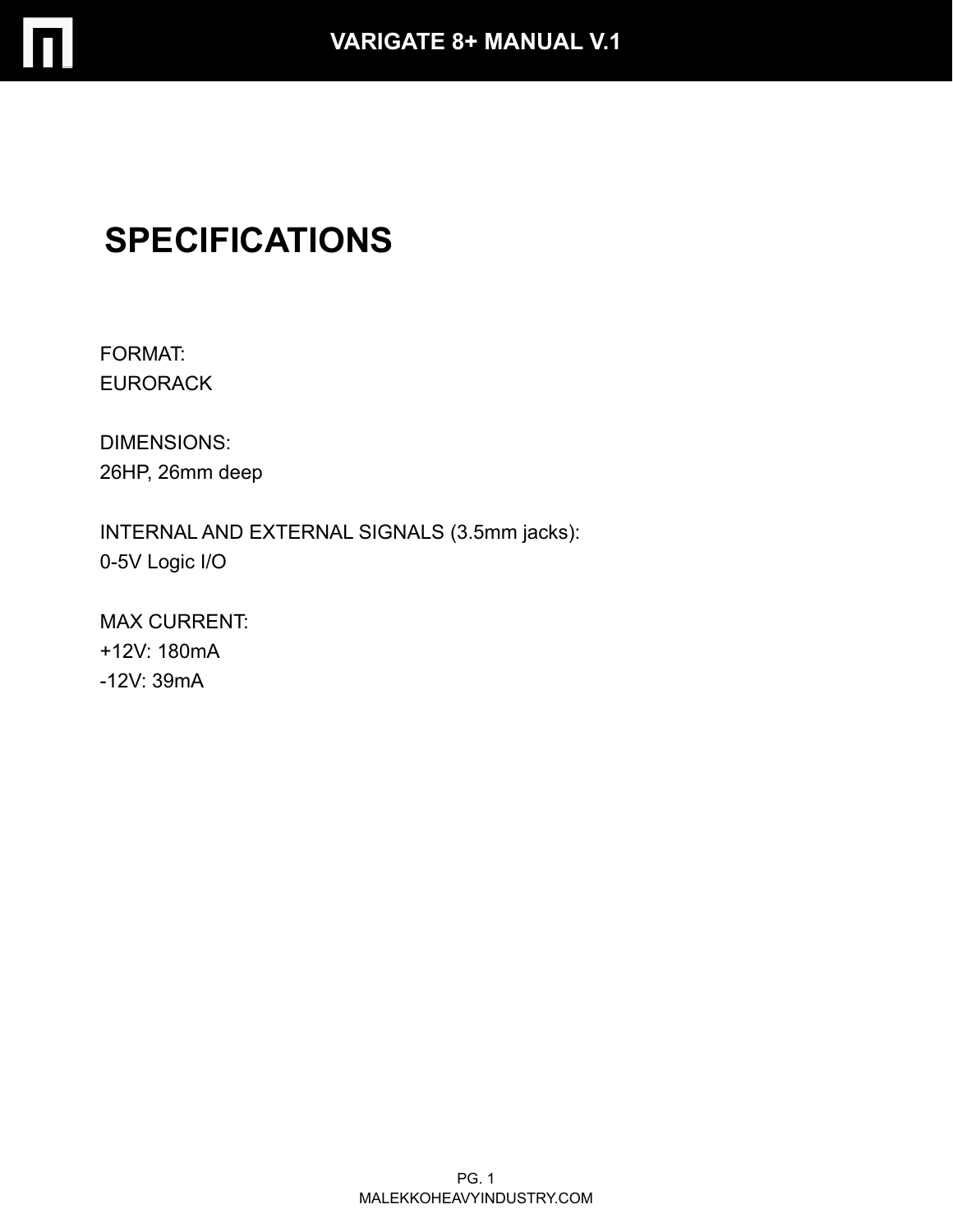

# **INSTALLATION**

Remove module from packaging.

Power down your modular synthesizer and disconnect the power cable from the wall outlet

Attach the included power cable to the module's power connector and connect the other end to the power distribution bus in your EuroRack synthesizer case. Match the red stripe of the cable to the solid white line on your Varigate 8+.

Position the module on the mounting rails in your EuroRack case and screw down mounting screws. Power up! If your case does not turn on properly then you have installed the module incorrectly. Simply power down and make sure to follow the diagram when reconnecting the module.



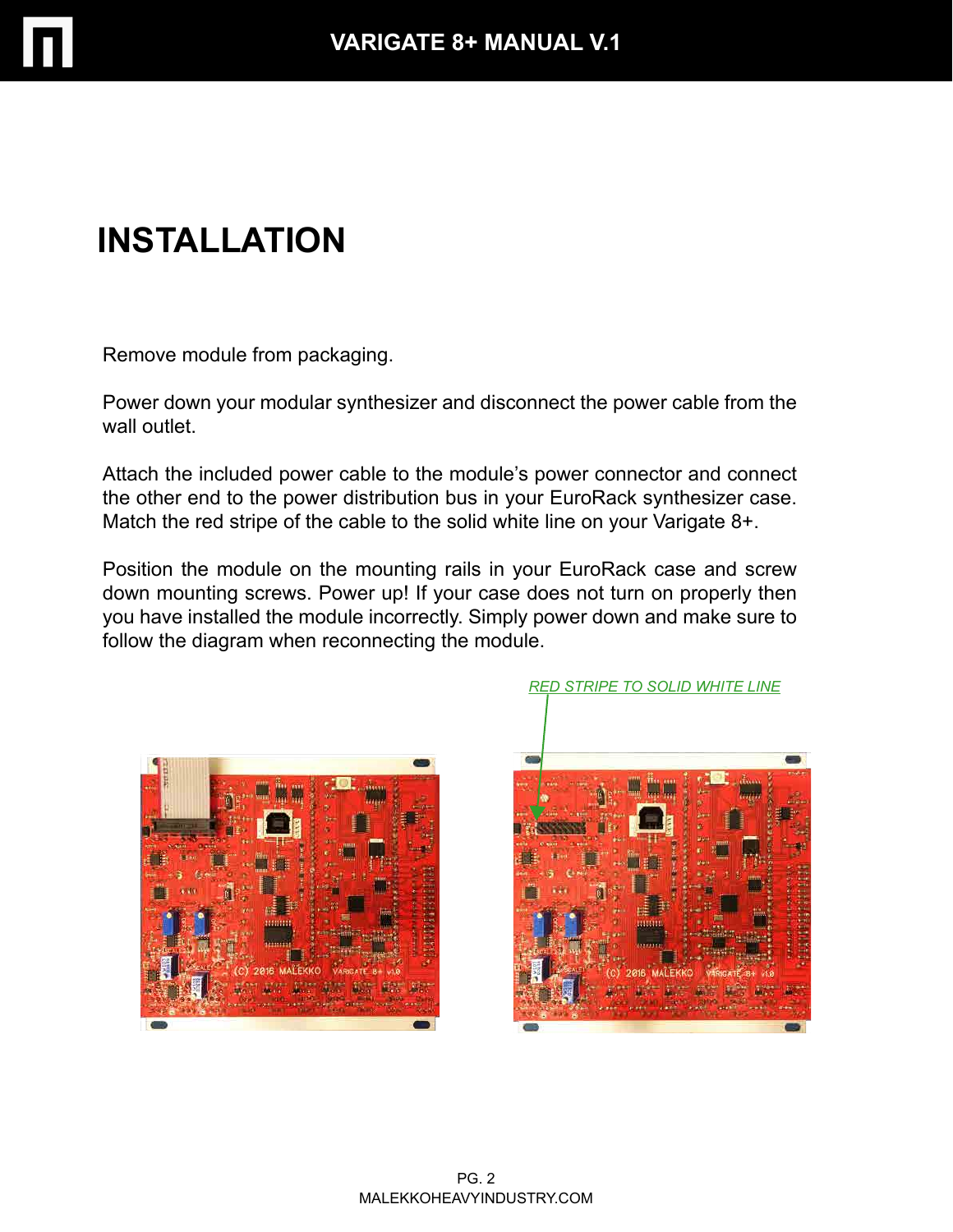

# **DESCRIPTION**

VARIGATE 8+ is designed to be the ultimate compact sequencer and control station over an entire Eurorack modular system. Create songs and live performance material with 8 channels of gate outputs with up to 16 steps per channel, 2 independent CV outputs for custom scale quantization, easy recall of 10 storage banks and 100 channel presets, random functions, mute functions and more.

FEATURES INCLUDE:

8 channels of gates, each with up to 16-steps 2 quantized 1v/oct CV channels CV channels can be independent or linked to any gate channel Save up to 100 presets 10 different song banks programmable by choosing any sequence of presets Programmable scale per bank Note and Glide per step Forward, Reverse, Pendulum and Random directions per channel Probability, Repeat, Delay and Pulsewidth control per channel Individual clock multiplier, divider and sequence length per channel Random gate input for applying variation to a pattern All per step parameters can be randomized within a given range Program gate channels with both sliders and buttons Mute function (mute a channel or pattern) Freeze gate input turns random sequences into static sequences while active Reset input Clear function for clearing channels and parameters Tempo control knob Clock in and Out

> MALEKKOHEAVYINDUSTRY.COM PG. 3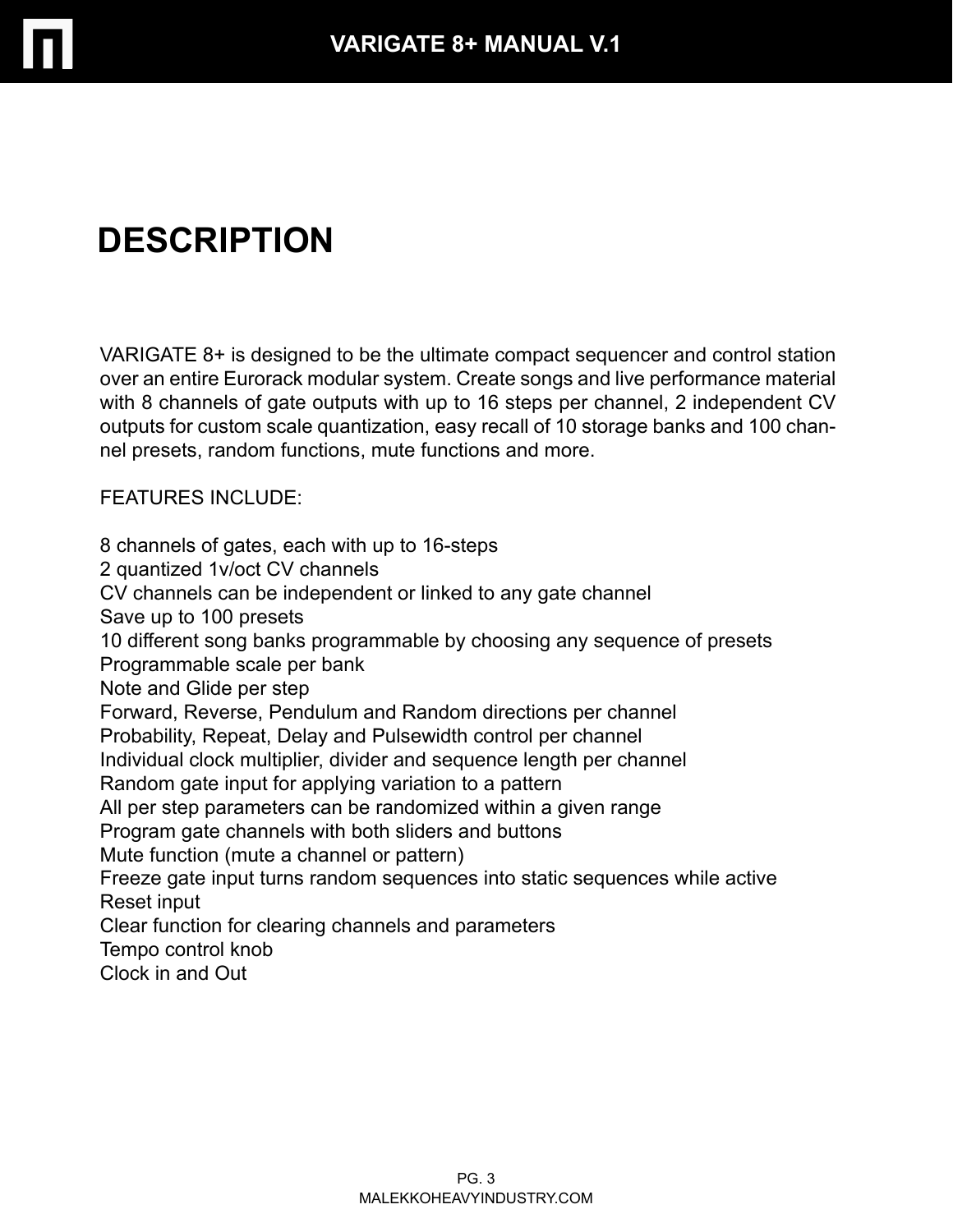

# **OVERVIEW**



**RESET**: Gate input for resetting to step 1.

**CLOCK OUT**: CLOCK OUTPUT with LED indicator.

**LED BAR GRAPH**: Displays various mode settings.

**STEP SLIDERS**: Move to adjust various slider features.

**GATE OUTPUTS** with LED indicators: Connect your patch cables from these outputs to other module gate or trigger inputs.

**NOTE: GATE buttons also act as PRESET and BANK BUTTONS.**



**CV 1** and **CV 2** are quantized CV outputs and also act as available PRESETS as well as available BANKS.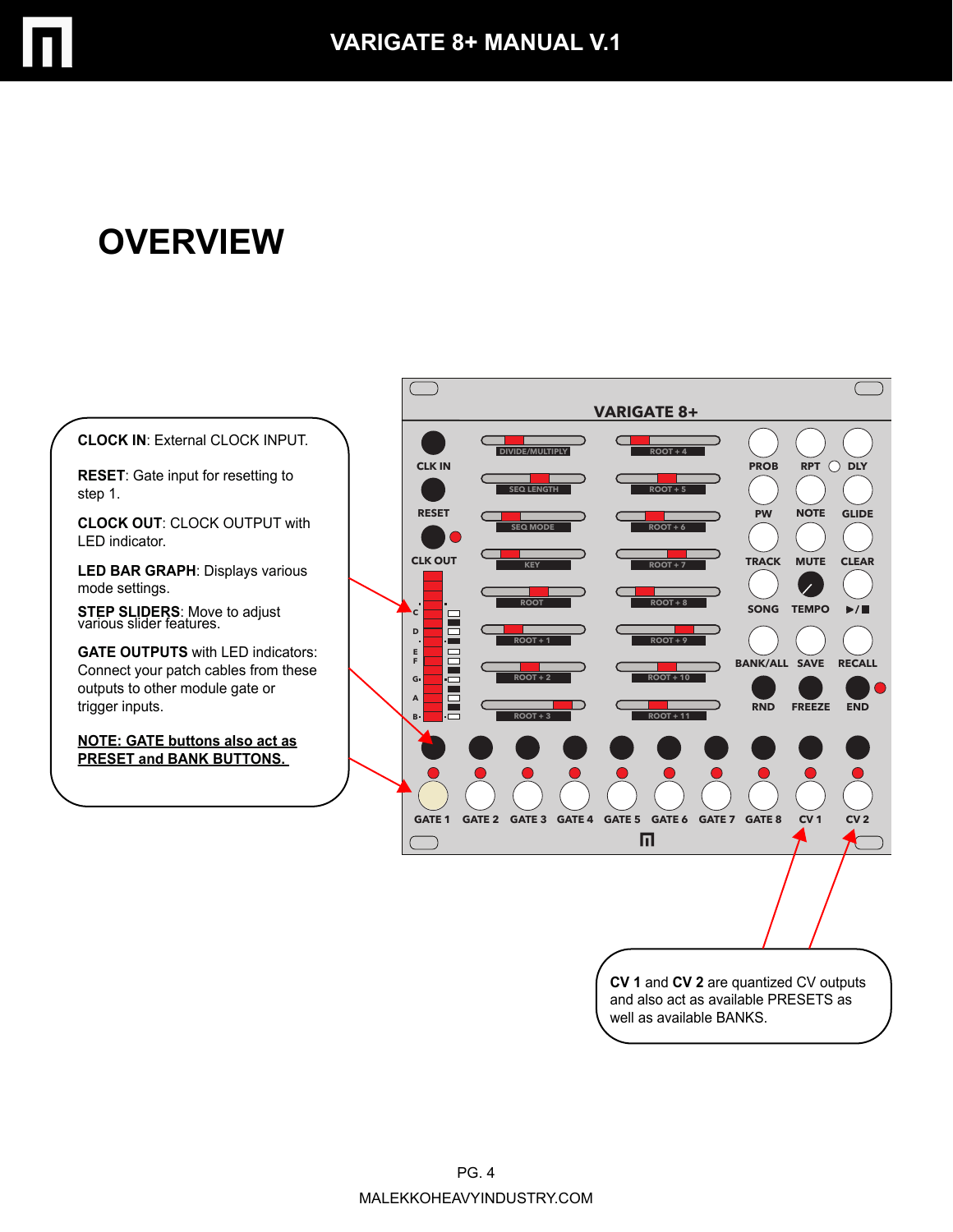# **OVERVIEW**



**PROB/PROBABILITY:** Select and then adjust a step slider to activate a gate per step.

**RPT/REPEAT**: Select and then adjust a step slider to control the amount a step repeats.

**DLY/DELAY:** Select and then adjust a step slider to control the amount of delay per step.

**PW/PULSEWIDTH**: Select and then adjust a step slider to change the pulsewidth of a step.

**GLIDE**: Select a CV channel, then press GLIDE to add glide per step.

**TRACK**: Select to enter TRACK MODE for adjusting all of the features listed in black under the sliders (DIVIDE/MULT, SEQUENCE LENGTH, SEQUENCE MODE, KEY etc.).

**MUTE**: Select to enter MUTE MODE and MUTE PAGES.

**CLEAR**: Hold and press a GATE button to clear that corresponding output/channel

**SONG**: Acivates SONG MODE.

**TEMPO**: Adjust to desired tempo.

**PLAY/STOP**: Start playback or stop.

**RECALL**: Hold while selecting a saved preset to RECALL it.

**RND/RANDOM**: Insert gate signal to randomize patterns.

**FREEZE**: Insert gate signal to freeze randomization of all parameters.

**END** with LED indicator: Sends sequence END gate out.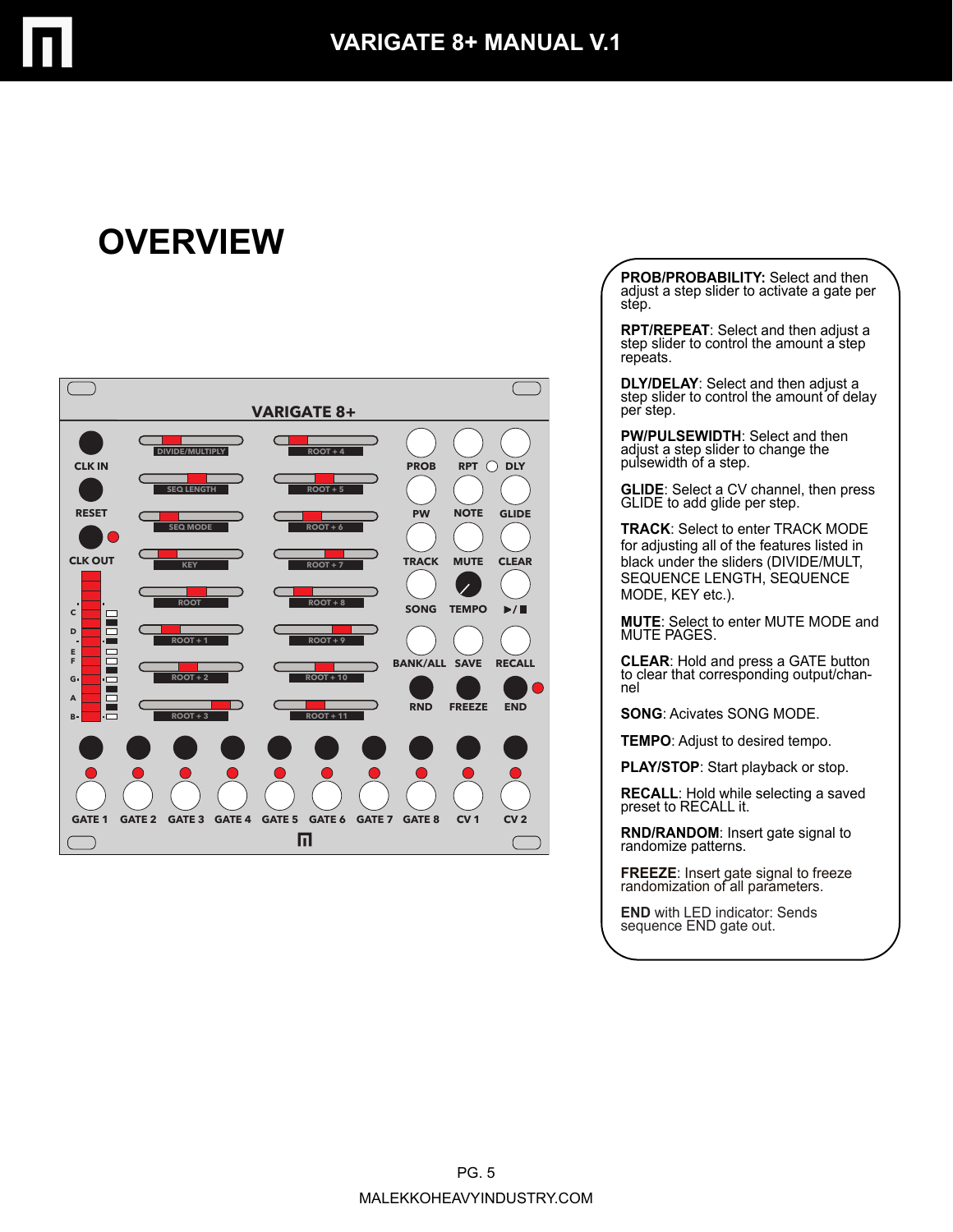# **CREATING YOUR FIRST PATTERNS/SEQUENCES**

The Variagate 8+ defaults to GATE 1. A GATE button also acts as the active PRESET and will flash quickly indicating that it is active.

PRESS THE PLAY BUTTON so that you can hear what you are about to create.

Select one of the GATE channels so that button is lit.

Next, press the PROBABILITY button once and then adjust a step slider. If you move a step slider all the way to the right, the chance that that gate will occur is 100%. Setting the slider to the center and the gate will occur 50%of the time and so forth.

NOTE: By default, there are 16 steps per each GATE pattern/sequence.

To add REPEATS per step, such as hi-hat rolls: Select a GATE channel, now press the REPEAT button once and adjust the slider/step you wish to add REPEATS to. You should now hear rolling repeats everytime that step





You can change the PULSEWIDTH of a gate per step by selecting the PW button and adjusting a slider for a gate you wish to change. Depending on the module receiving the gate, you'll hear this step is audibly longer (because the width of the gate is longer).

Now add DELAY per step: follow the same steps above but select the DELAY button and adjust the step slider you wish to add gate delay to. Notice that each time that step plays it is now slightly delayed or shuffled.



To clear an existing pattern, simply hold the CLEAR button while selecting one of the GATE buttons to clear that pattern/sequence entirely.

Follow these instructions for GATE channels 2-8.

HINT: You can create a quick pattern/sequence on the fly by inserting a gate signal into the RND/RANDOM input.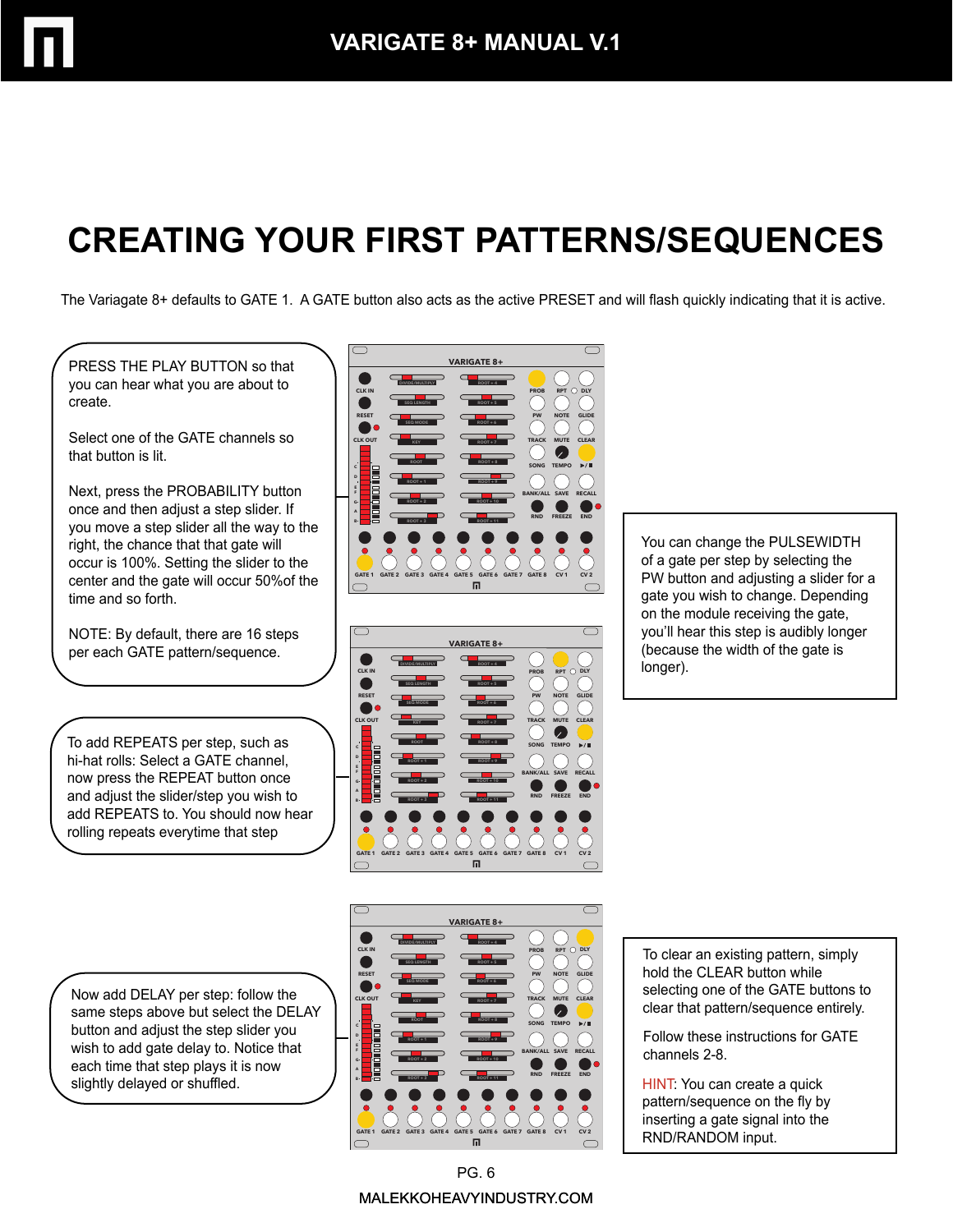### **QUANTIZED CV OUTPUTS, THE NOTE FUNCTION AND GLIDE**

Both CV 1 and CV 2 are quantized outputs. Connect them to modules with 1v/oct inputs for pitch changes.

You can change the NOTE of each step by pressing either CV 1 or CV 2. The NOTE button will light up automatically. Now adjust the sliders for each step you wish to change.



To clear the notes in that pattern/sequence, simply *hold* the CLEAR button while pushing the GATE channel/button you want to clear.

To add GLIDE to a step, select the gate you want to adjust, one of the CV buttons and then the GLIDE button. Now adjust one of the step sliders.



Setting a specific KEY can be done while in TRACK MODE. See PG.11 for more info.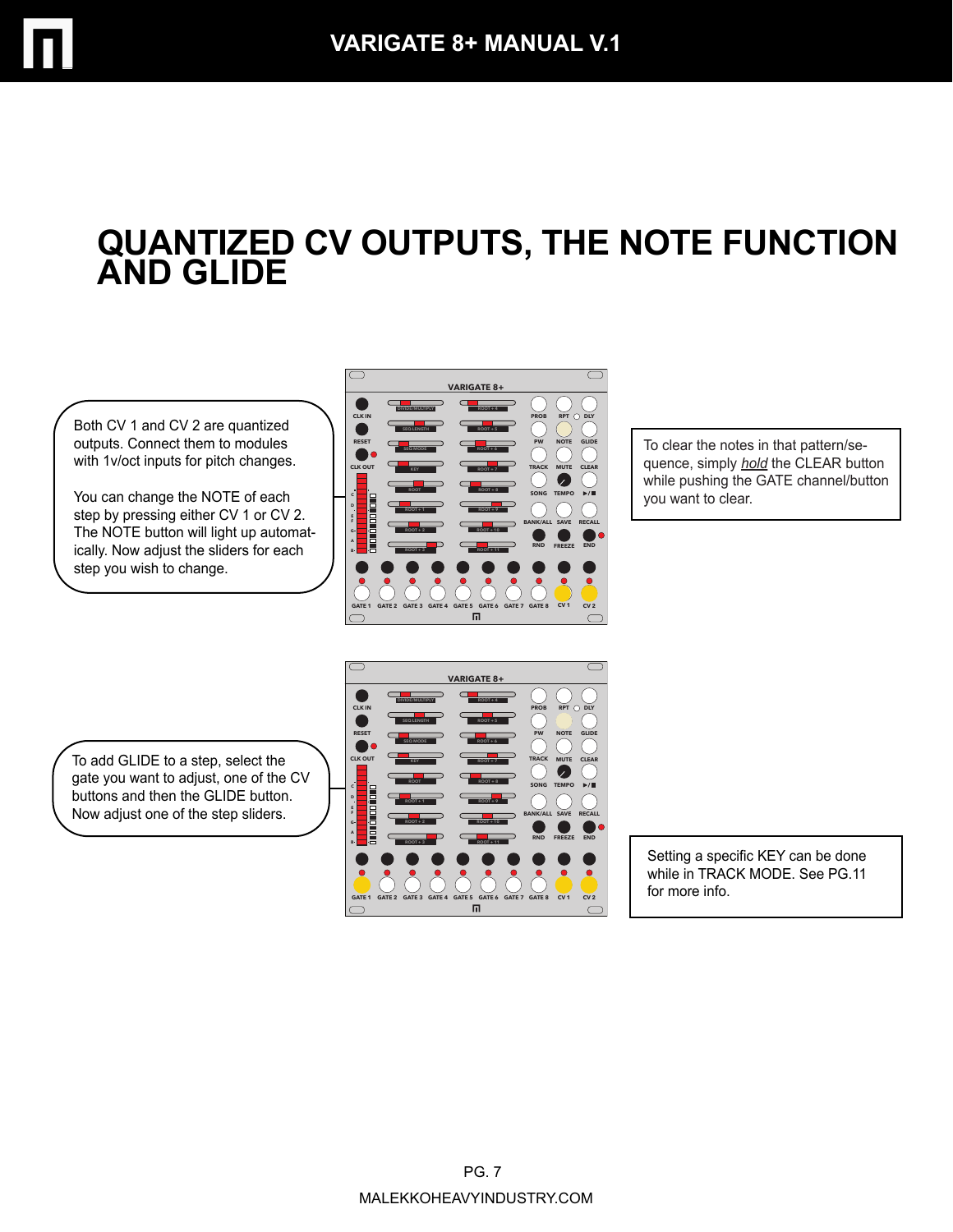#### **SAVING AND RECALLING PRESETS AND HOW TO USE BANKS**

The GATE buttons also act as **PRESET** slots.

Press and *hold* the **SAVE** button while you select one of the GATE or CV buttons to save the different patterns/sequences you have created to a preset. All of the gate buttons will light up to indicate you have saved properly.

NOTE: The buttons labeled CV 1 and CV 2 can also be used to save presets.



**RECALL** your saved PRESET: Once you've saved a few different presets, you can now recall them by *holding* the RECALL button while selecting the saved PRESET. The active preset will flash quickly.



The GATE buttons also act as **BANK** slots.

Each BANK holds up to 10 presets. By default, BANK 1 is active.

NOTE: MAKE SURE THAT YOU SAVE ANY EXISTING PRESETS BEFORE SWITCHING TO A NEW BANK OR YOUR CHANGES WILL BE LOST.

To enter a new **BANK**, press and *hold* the BANK button and then press the GATE 2 button. Now you're in BANK 2. You can now start creating a whole new set of presets in BANK 2.



**NOTE**: If you want to copy a preset, simply *hold* SAVE and choose the preset button you want to copy to.

If you want to clear an entire preset, *hold* CLEAR + BANK/ALL and then select the preset you want cleared. You then need to SAVE that blank preset.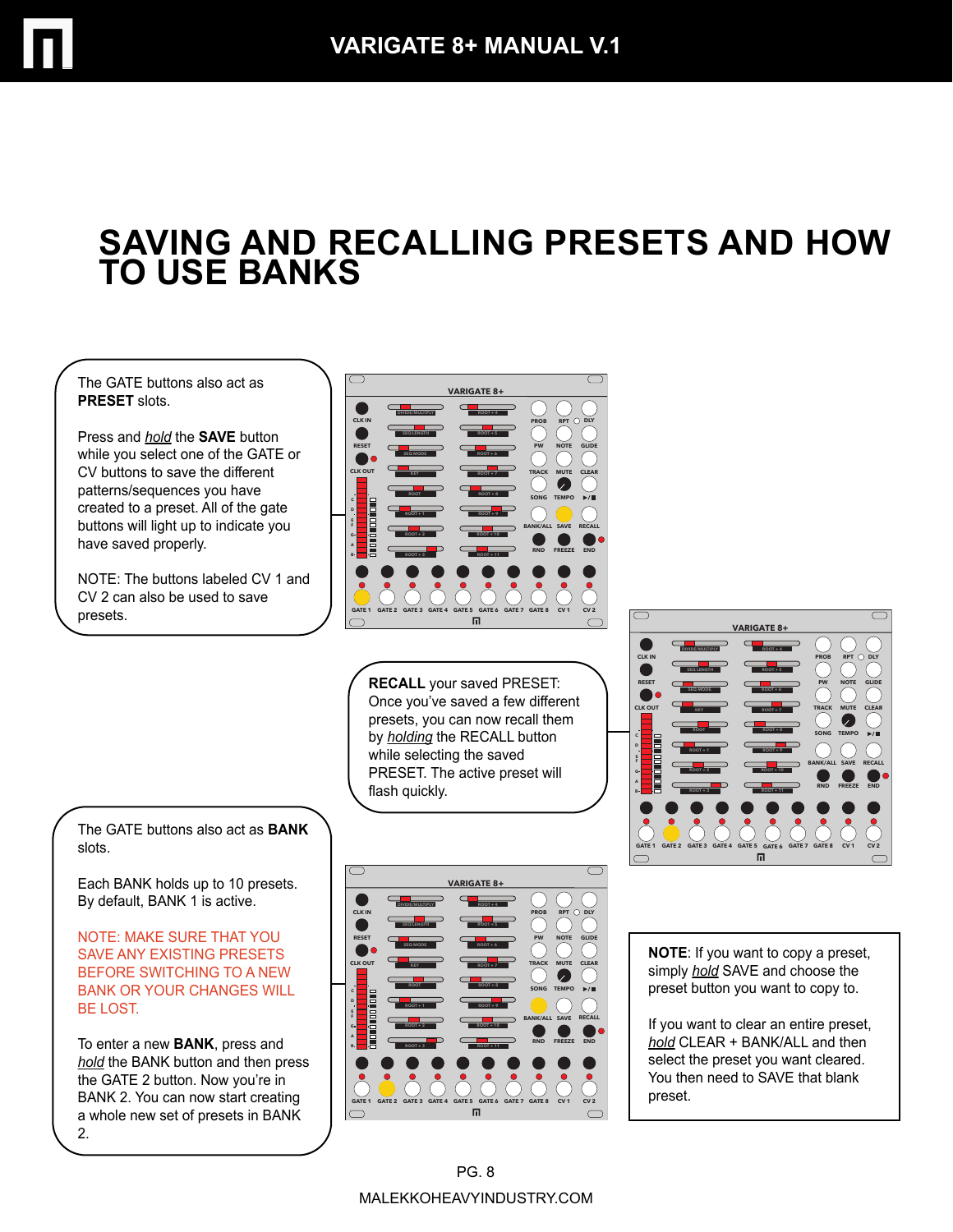

## **SONG MODE**



**SONG MODE** allows you to program presets to play automatically.

*Hold* the SONG button while you select various GATE/PRESET buttons, depending on the order you wish them to play. If you want one preset to play twice, three times in a row etc. simply push that button more than once.

**NOTE**: The SONG button does NOT have to be lit in order to program the presets and you can program presets/songs on the fly while the Varigate is already playing.

Now that you've programmed some presets to play automatically, press the SONG button again so that it is lit.

To exit SONG MODE, simply press the SONG button again so that it is no longer lit.

To overwrite an existing SONG simply follow the steps above with new preset selections.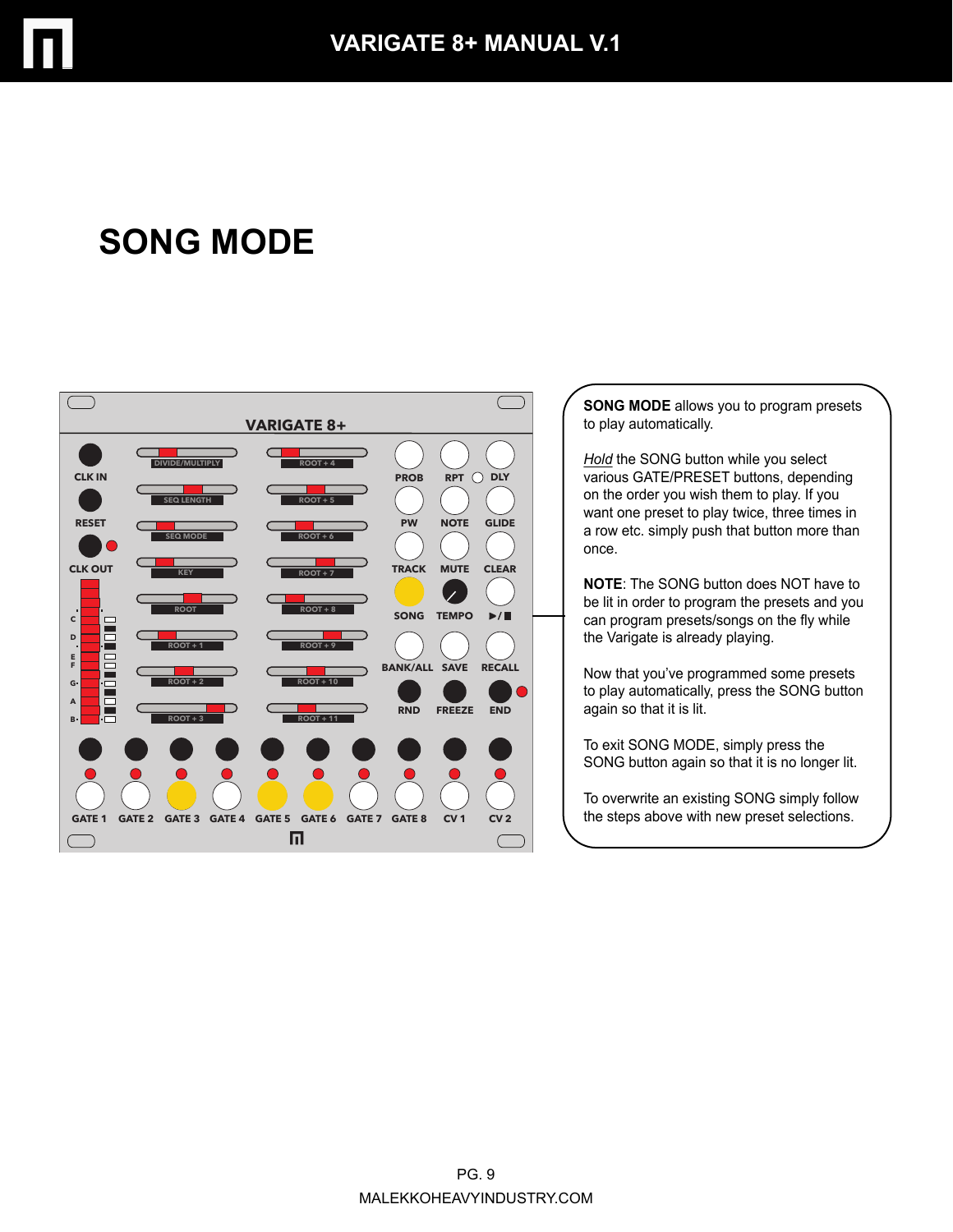

# **TRACK MODE**



While in **TRACK MODE** you can access the extra slider features labled black for that particular pattern/sequence, preset or bank depending on the parameters you are wanting to change.

**DIVIDE/MULTIPLY**: To **DIVIDE** a particular pattern/sequence, make sure the GATE output you want to divide is lit. Now select the TRACK button and move the DIVIDE/MULTI-PLY slider to the right. The position of the slider affects the amount of division down to 1/16.

To **MULTIPLY** a particular pattern/sequence, *hold* the TRACK button down while you move the slider to the right. You can multiply up to 16.

The LED indicator will let you know how many times you've divided or mutliplied.

**SEQUENCE LENGTH:** To change the length of a particular pattern/sequence, select the TRACK button and then move this slider slowly to the right. The LED indicator will let you how many gates will play in pattern/sequence. Sequence length goes up to 16 steps per sequence.

**NOTE: The gate pattern/sequence set to the longest length will dictate the total length of that entire preset.**

**SEQUENCE MODE:** To change the direction of a particular pattern/sequence, select the TRACK button and then move this slider to the right. The LED indicator will let you know which direction the sequence will play: **FORWARD, REVERSE, PENDULUM OR RANDOM i**n this order. The position of the slider affects which direction the sequence will play; far right being RANDOM.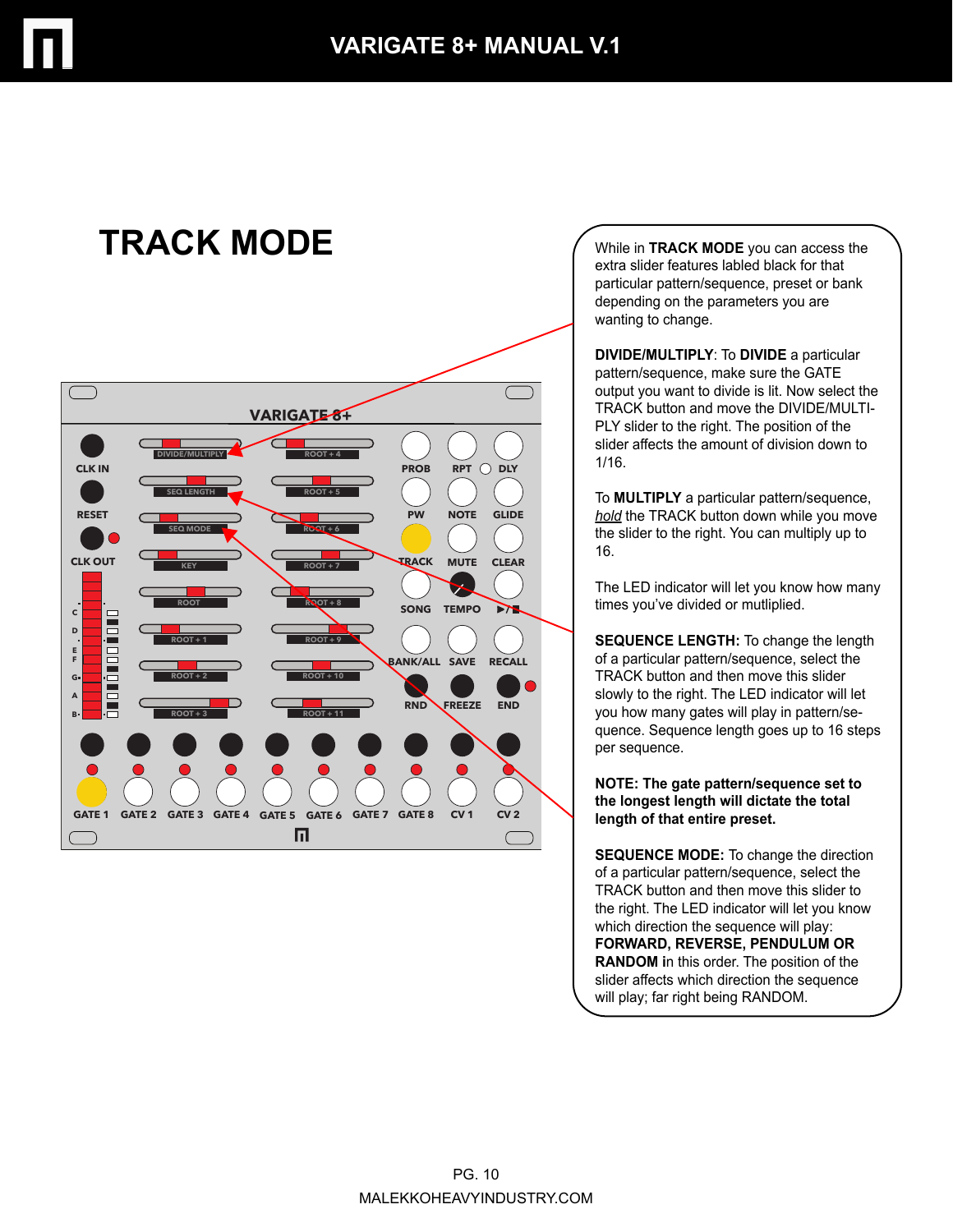# **QUANTIZED CV OUTPUTS, KEY AND SCALE**



While in TRACK MODE you can access the KEY and dial in other notes

**NOTE: THE CV KEY, ROOT AND INTERVAL SETTINGS APPLY TO AN ENTIRE BANK OF PRESETS.** You can save differences in these settings to different BANKS.

**KEY**: To change the KEY that your bank is in, select the TRACK button + one of the CV buttons and then move the KEY slider to the right. The LED will indicate which key you are now in (C-B on the LED bar graph).

Now you can also add the ROOT+ additional notes by moving the sliders to the right (thus creating scales).



While in TRACK MODE you can also change the **CV CHANNEL PLAYBACK DIRECTION**: FORWARD, REVERSE, PENDULUM AND RANDOM. Each of these modes is displayed on the LED bar graph; 2 bars representing the different modes.

**CV LINK MODE**: You can tie a CV channel to a corresponding gate channel. To enter this mode: Select TRACK, a CV channel button and then move the SEQUENCE MODE slider to the right until you reach the last 8 LED'S in the bar graph. In this mode the CV channel is only progressed when a gate on the linked channel is active.

**NOTE**: In CV LINK MODE, DIVIDE/MULTIPLY is disabled (SEQUENCE LENGTH can still be used).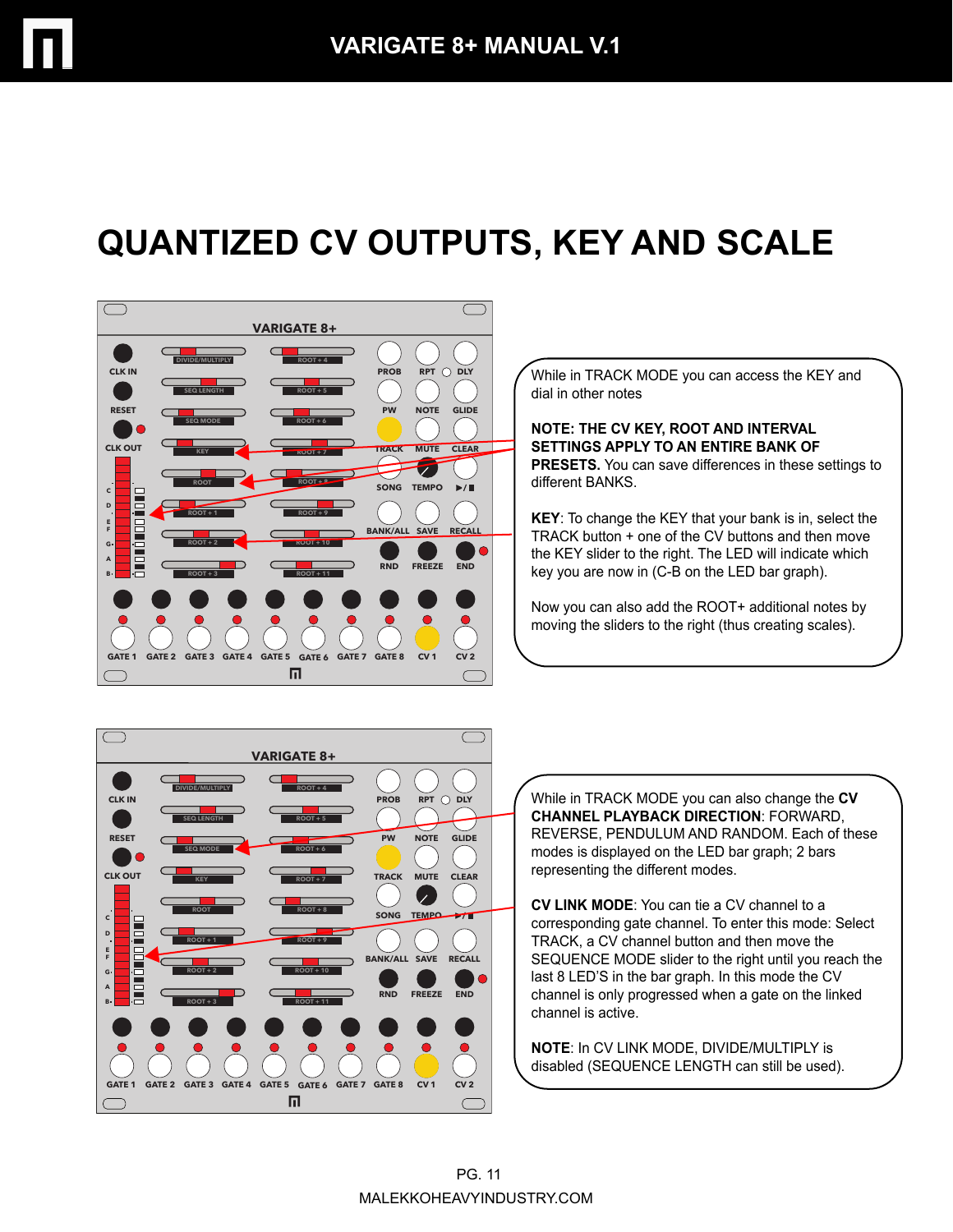

# **RANDOMIZING**



**RANDOM:** Inserting an external gate input will start seeding random gates per an entire preset of gate patterns/ sequences as well as an entire bank.

To **randomize an entire preset of gate patterns/sequences**, insert a gate signal into the RND jack, *hold* the BANK button and select the PROBA-BILITY button. You should see both buttons flashing. Now you can select the the amount of random probability by pressing GATE buttons 1 thru 10 (10 being the greatest amount of probability). You should see all of the gate channel LEDs light up with random gates if you've selected 10. You can leave your external gate input and move on to another preset, therefor **randomizing your entire BANK** of presets if you wish. Or you can remove the external gate source to stop randomization. If you want to leave your external gate connected but FREEZE randomization (turn it on or off essentially), you will need to connect an external gate source. More info about FREEZE on PG. 13.

HINT: To quickly take advantage of some "under the hood" logic we've already built into this feature, connect GATE 1 to a kick, GATE 2 to a snare and GATE 3 to hi-hats.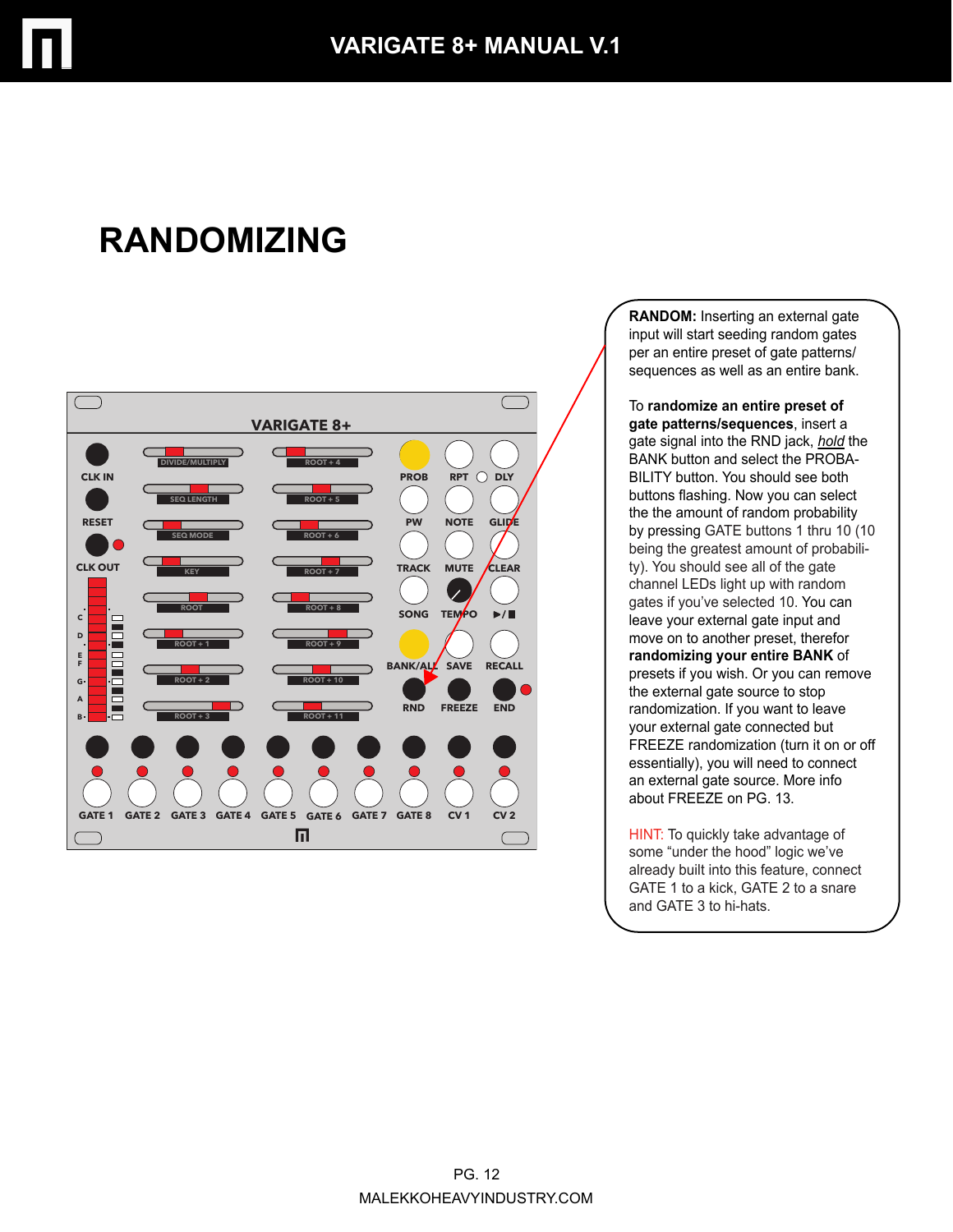# **ADVANCED FEATURES 1**

**RANDOMIZE the PROBABILITY of INDIVIDUAL GATES** by *holding* down PROBABILITY and then REPEAT buttons quickly until the REPEAT button is flashing and then adjust a slider.

**RANDOMIZE GATE DELAY** by *holding* PROBABILITY + DELAY and then adjust a gate slider.



**FREEZE**: This gate input is active high. Inserting an external gate will freeze randomization. You can also FREEZE by *holding* down the RECALL button for 2 seconds and it will flash and stay held until you press it again for 2 seconds.



**SONG SEQUENCE DIRECTION**: to adjust the song direction, *hold* the SONG button and adjust the "SEQUENCE MODE" slider. FORWARD, REVERSE, PENDULUM AND RANDOM directions are available.

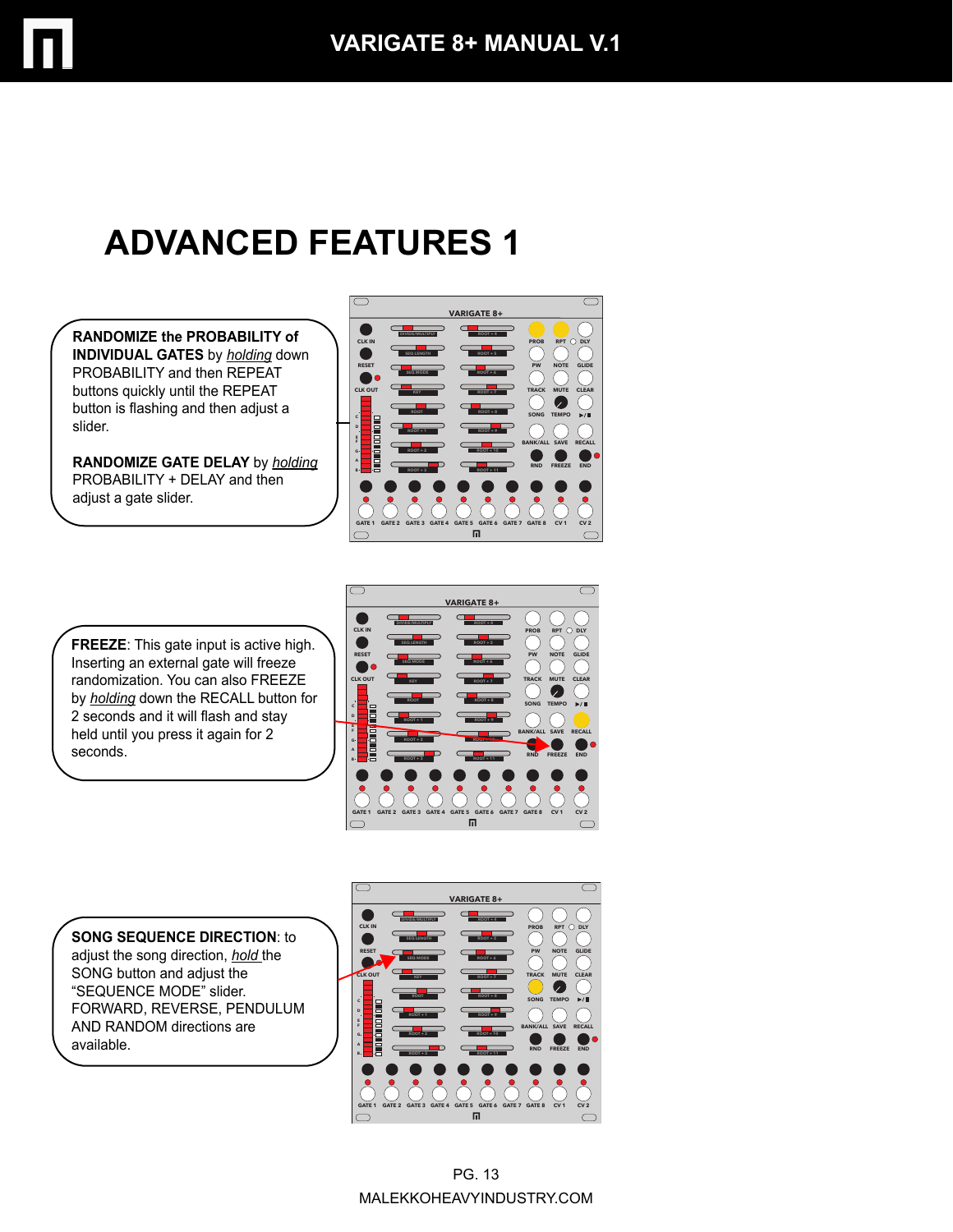# **ADVANCED FEATURES 2**

**LIVE GATE RECORD**: *Hold* PROBA-BILITY for 2 seconds to enter this mode. Now you can tap the GATE buttons to create a pattern rather than using the sliders. To exit, *hold* PROBABILITY again for 2 seconds.



**MUTE PAGES**: When you press the MUTE button it will flash along with one of the 3 LEDs above Bank, Save and Recall. These show 3 pages with different functions.

PAGE 1 (bank/all) mutes the outputs of each channel.

PAGE 2 (save) disables randomization on the given channel. If LED is off the channel isn't randomized.

PAGE 3 (recall) is is a rotate pattern mode which shifts gate outputs to the right and wraps around. You will need to select the pattern button you want to start rotating once you've entered this mode.



**COPY PATTERN**: To copy a pattern from one channel to another, hold the source channel and press the destination channel.

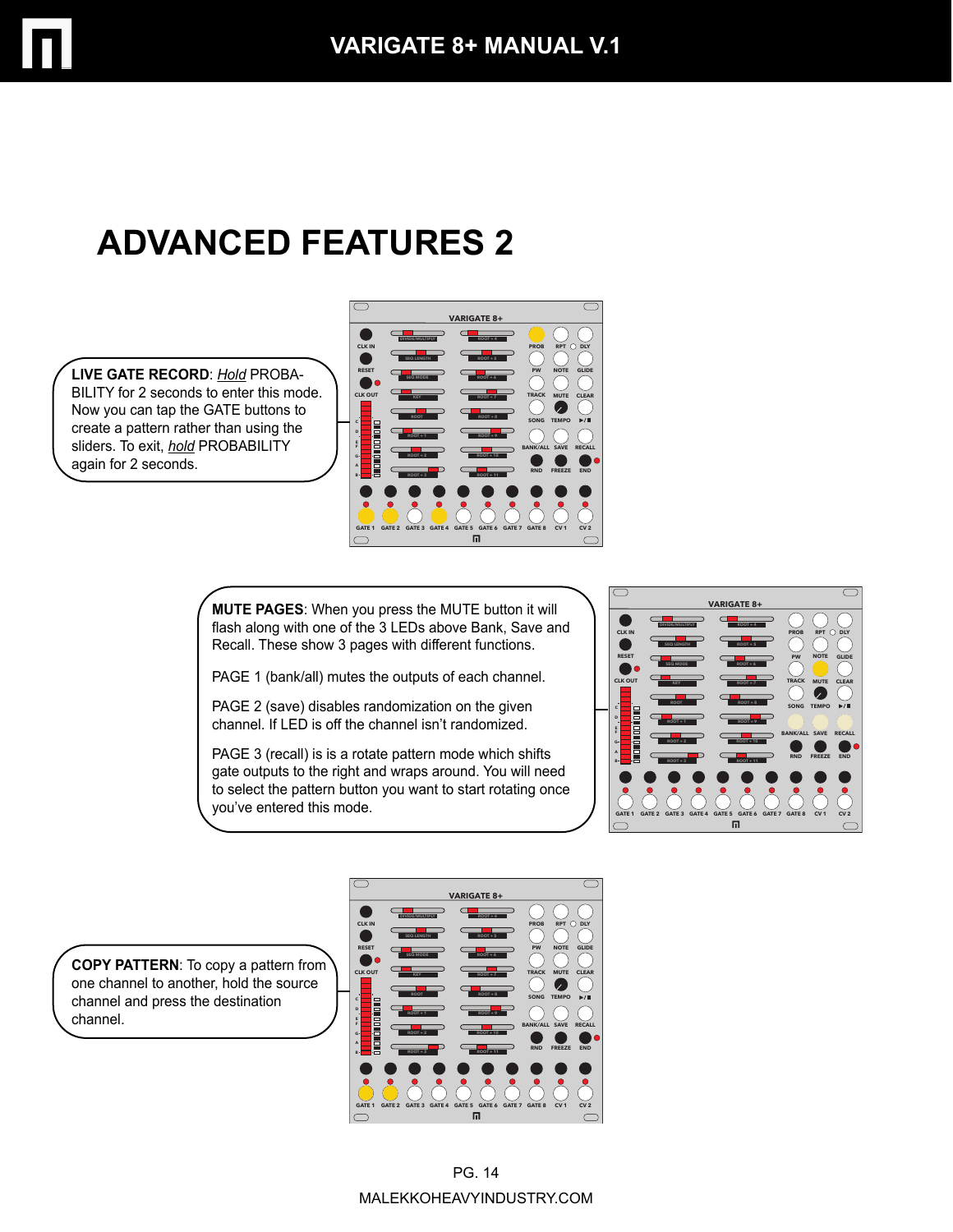# **ADVANCED FEATURES 3**

**GATE+DELAY**: To enable the delayed gate to be *added* to an on-time gate, *hold* MUTE and press DELAY. This toggles the addition of the normal gate to the delayed gate signal. Shorter pulsewidth is needed to hear both.



**OCTAVE RESTRICT:** To restrict dialing notes in to just the current octave, *hold* the NOTE button while adjusting a slider.



#### USB PORT

There is a USB port located on the back of your Varigate 8+ for the purpose of future firmware updates (which will be located on the product page).